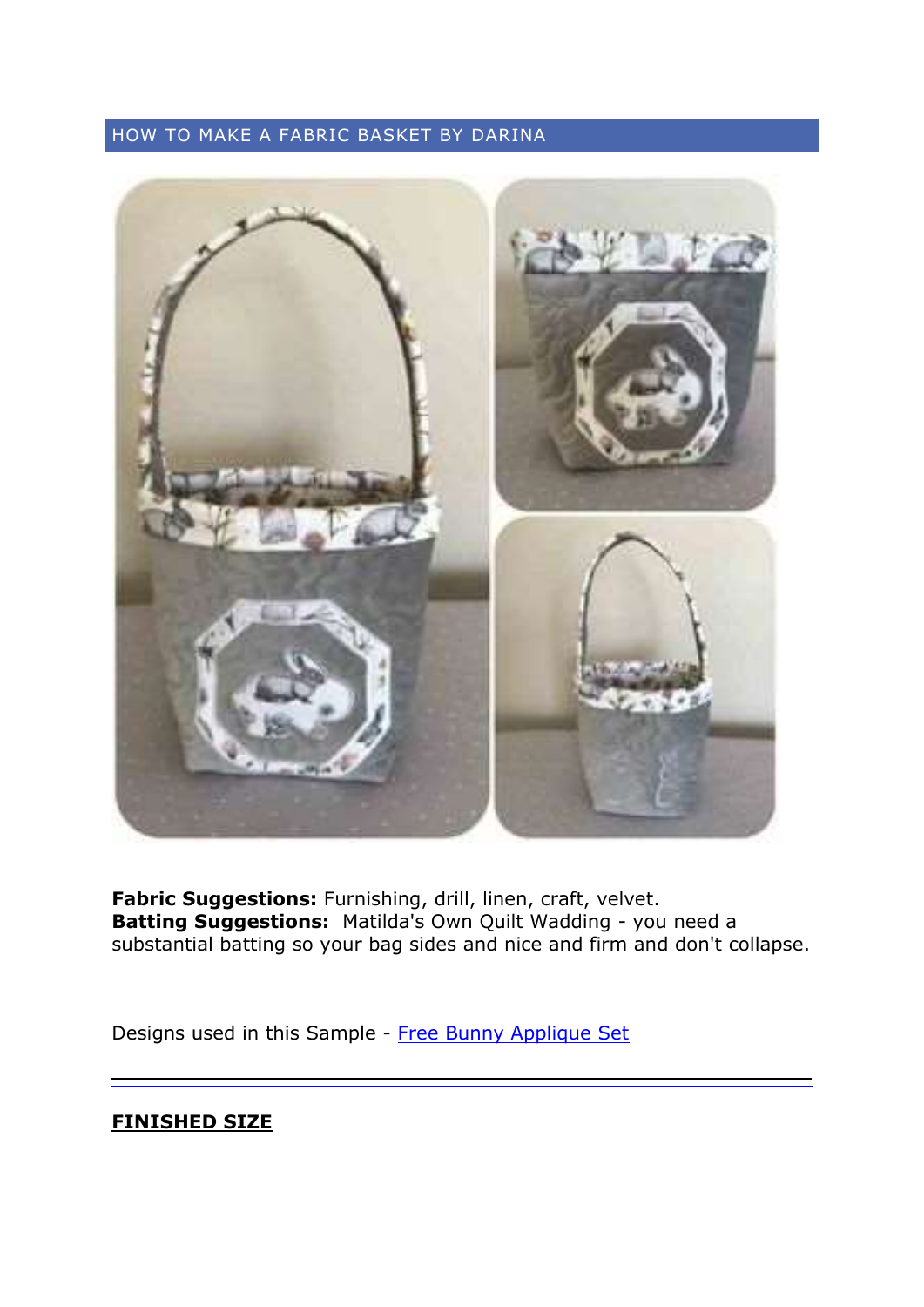This is a project that you can pretty much make to any size you like. As a guide, Darina has included the following cutting guide. But once you have made your first test sample, you can then adapt your cutting sizes to fit your needs. 1999. **CONTRACTOR** 

|                                                             | All sizes are in inches |                                |              |                |                        |               |
|-------------------------------------------------------------|-------------------------|--------------------------------|--------------|----------------|------------------------|---------------|
| <b>Finished size</b>                                        | W5xD5<br>xH6            | W5.5xD5.5x<br>H <sub>6.5</sub> | W6xD6<br>xH7 | W7xD7<br>xH8.5 | $W8 \times D8$<br>xH10 | W9xD9<br>xH11 |
| Cut two square pieces<br>each of main, lining &<br>batting. | $11\times11$            | $12\times12$                   | $13\times13$ | $15\times15$   | $17\times17$           | $19\times19$  |
| Corners                                                     | 2.5x2.5                 | 3x3                            | 3x3          | 3.5x3.5        | 4x4                    | 4.5x4.5       |
| Base size                                                   | 5x5                     | 5.5x5.5                        | 6x6          | 7x7            | $8\times8$             | 9x9           |
| <b>Maximum Embroidery</b><br>size                           | 4x4                     | 4.5x4.5                        | 5x5          | 6x6            | 7x7                    | $8\times8$    |

### STEP ONE - OPTIONAL

Pre-quilt your fabric - Instructions included in the Free Bunny Applique Set

### STEP TWO

Cut your fabric squares to desired size.



### STEP THREE

Embroider your design in the centre of your block. You may choose to embroider on both sides of your basket or just the front.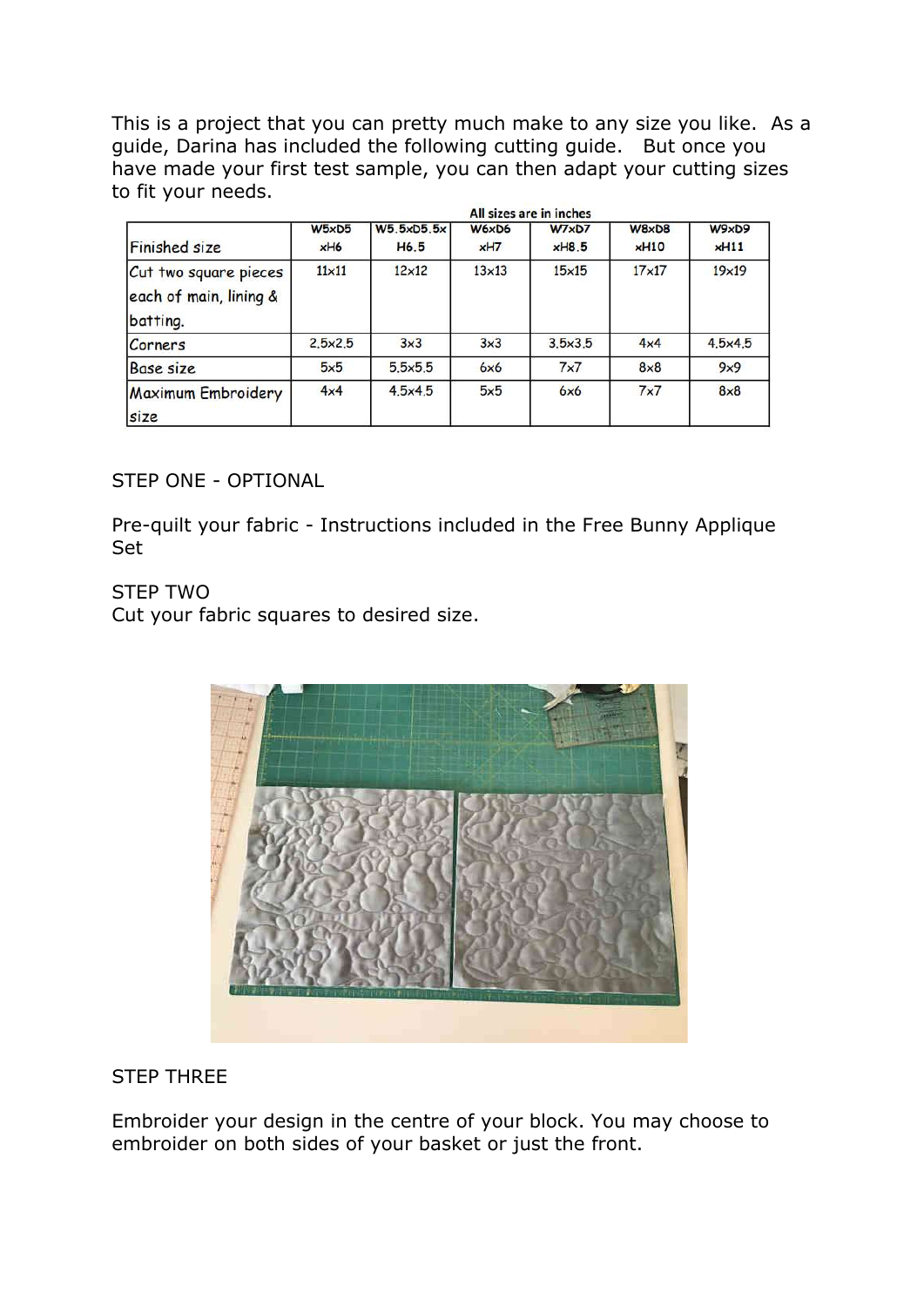### **TIPS**

Be mindful of where you position your embroidery.

The size of your corners (plus seam allowance) will be the bottom of your Basket, and the top of your basket will have the Lining folded down.

Darina started with the 12x12 blocks and used the 5x5 Free Applique Bunny

If you are not sure where to position your embroidery, then you can mark the corner size on your fabric, plus 1/2-inch seam allowance and that will be the bottom of your basket i.e. corners are 3 inch - mark 3.5 inch from the bottom



STEP FOUR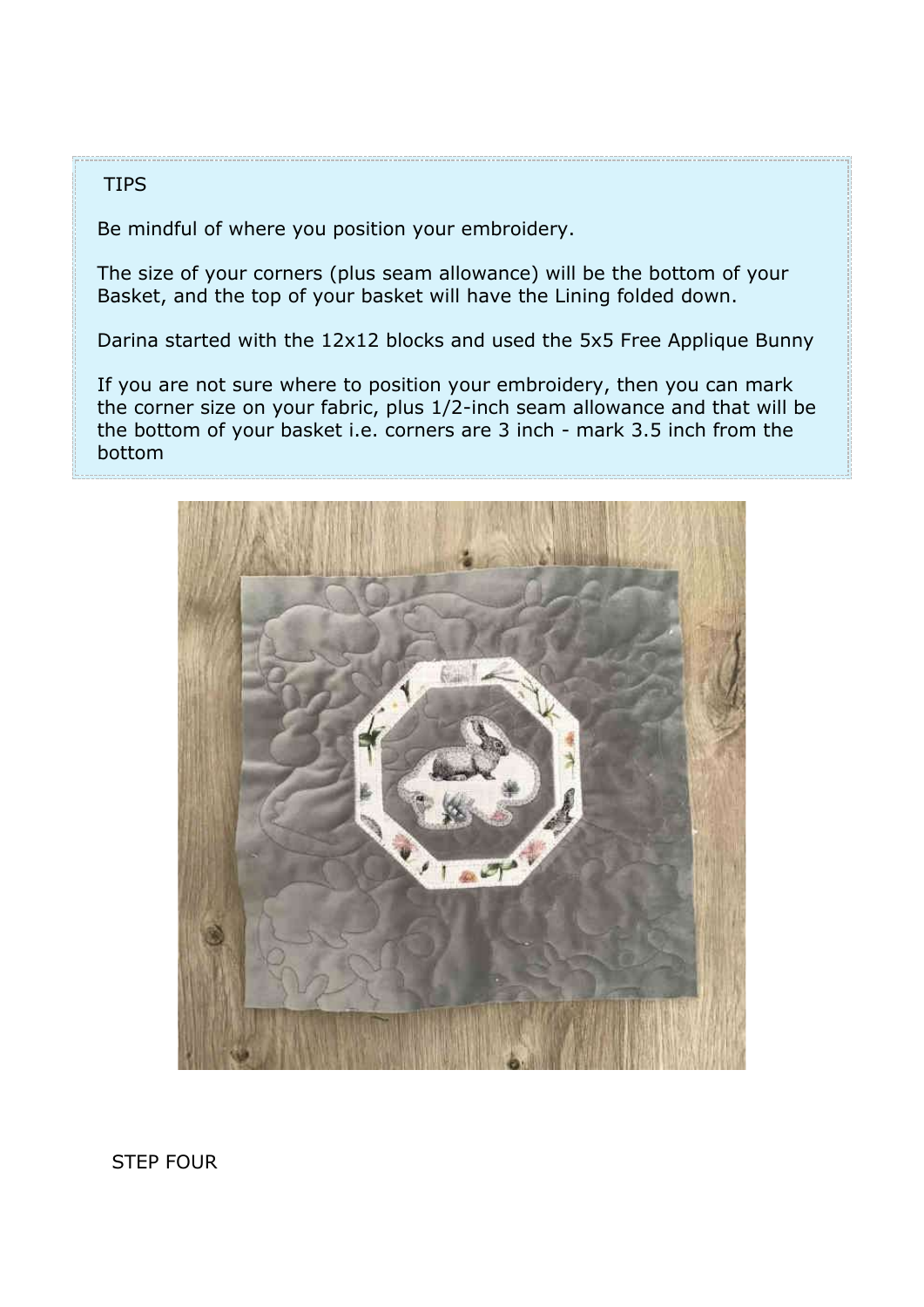Cut the corners to the appropriate size. Your see-through plastic ruler makes this easy.



# STEP FIVE

Place your two panels right side facing and stitch the two side seams and the bottom seam.

Press seams open.

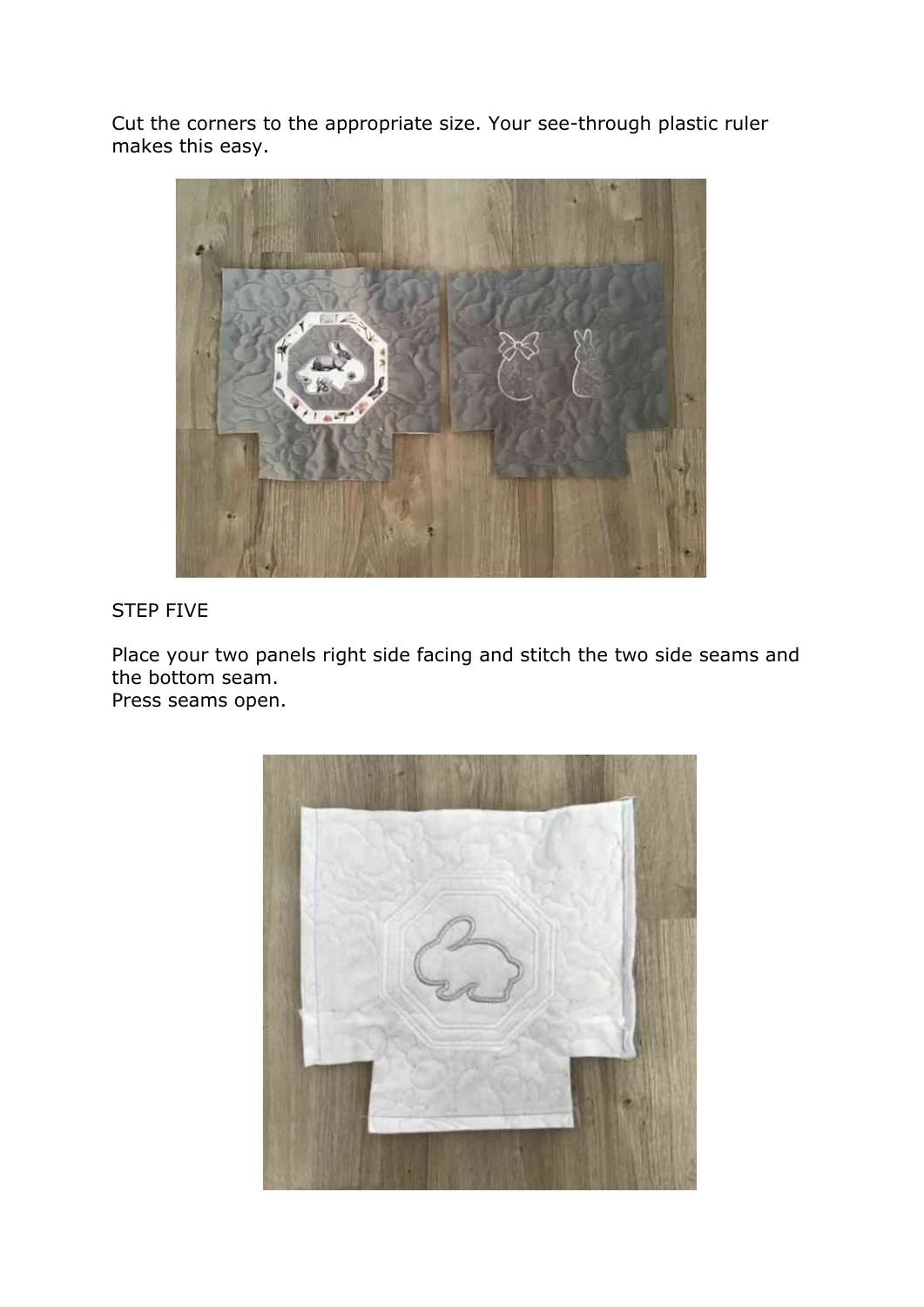### STEP SIX

Fold the base to the sides to match the seams, and stitch as pictured. This creates your boxed corners.



### STEP SEVEN

Make your lining in the same way. I do slightly deeper seams on the lining as your internal measurement is always slightly smaller.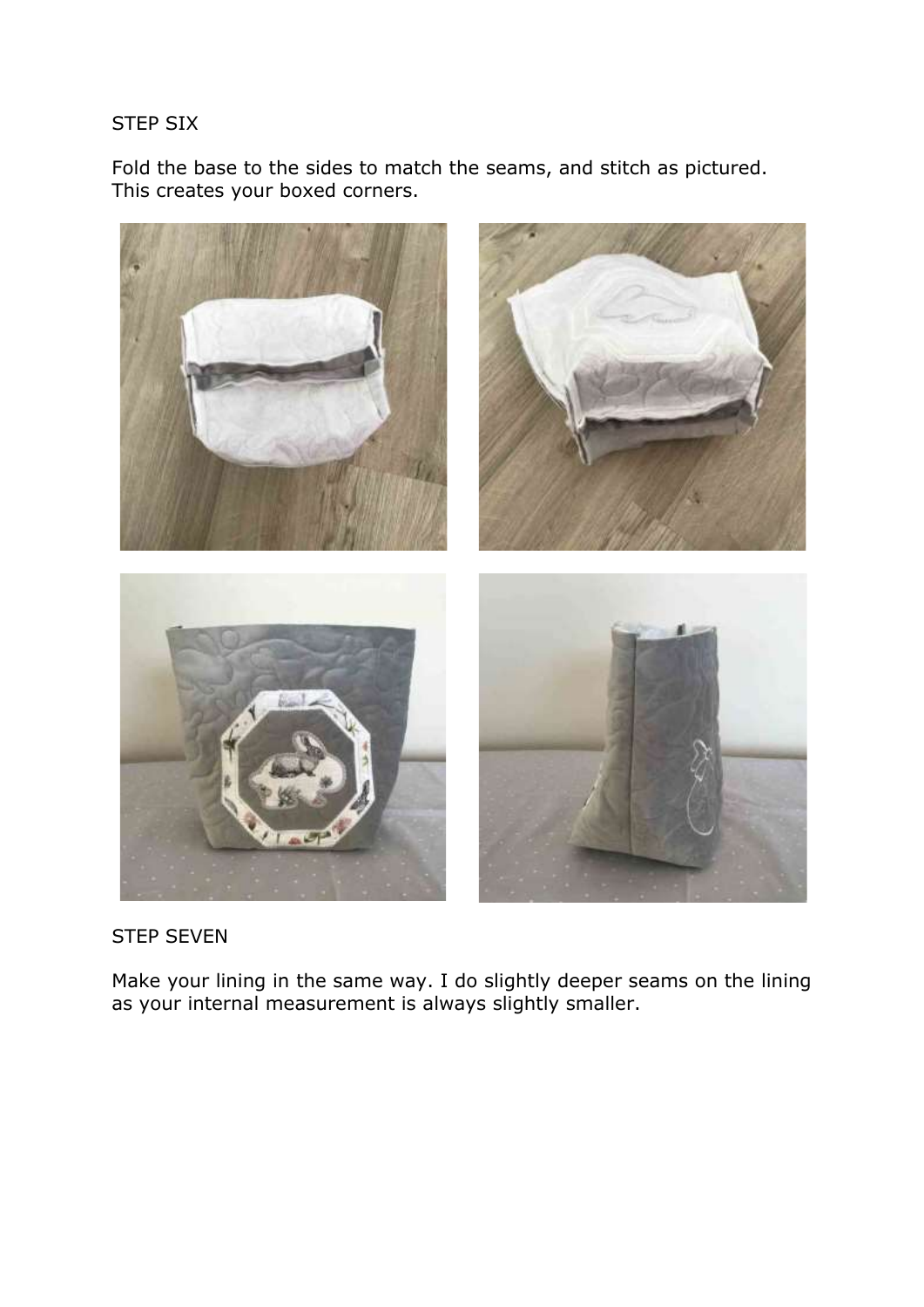



# STEP EIGHT

Place your two baskets inside one another with wrong sides facing. Your lining could end up slightly taller than the outer fabric so you can either trim a little off first or stitch together and trim later.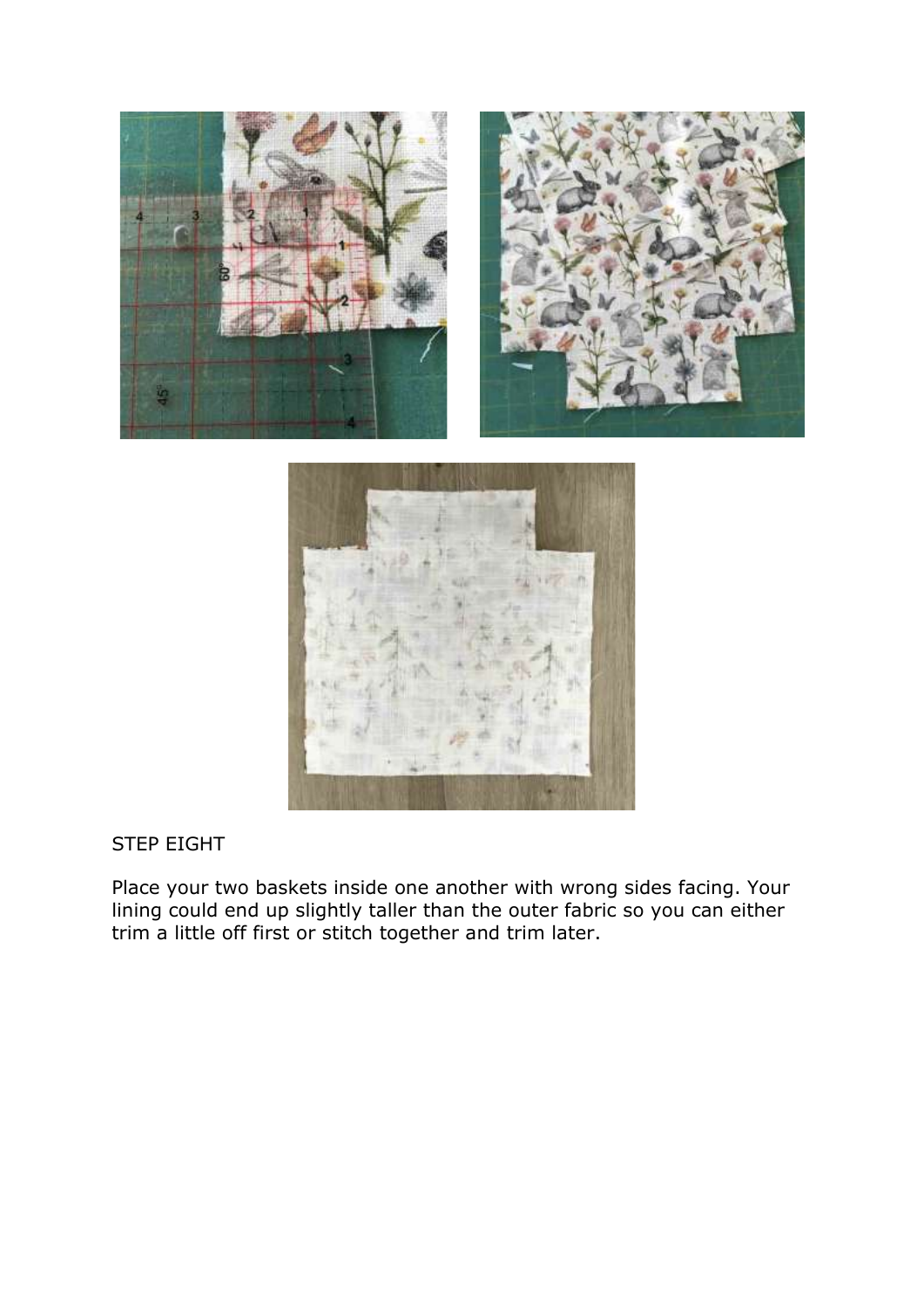





# STEP NINE

Zig zag or serge the top edge

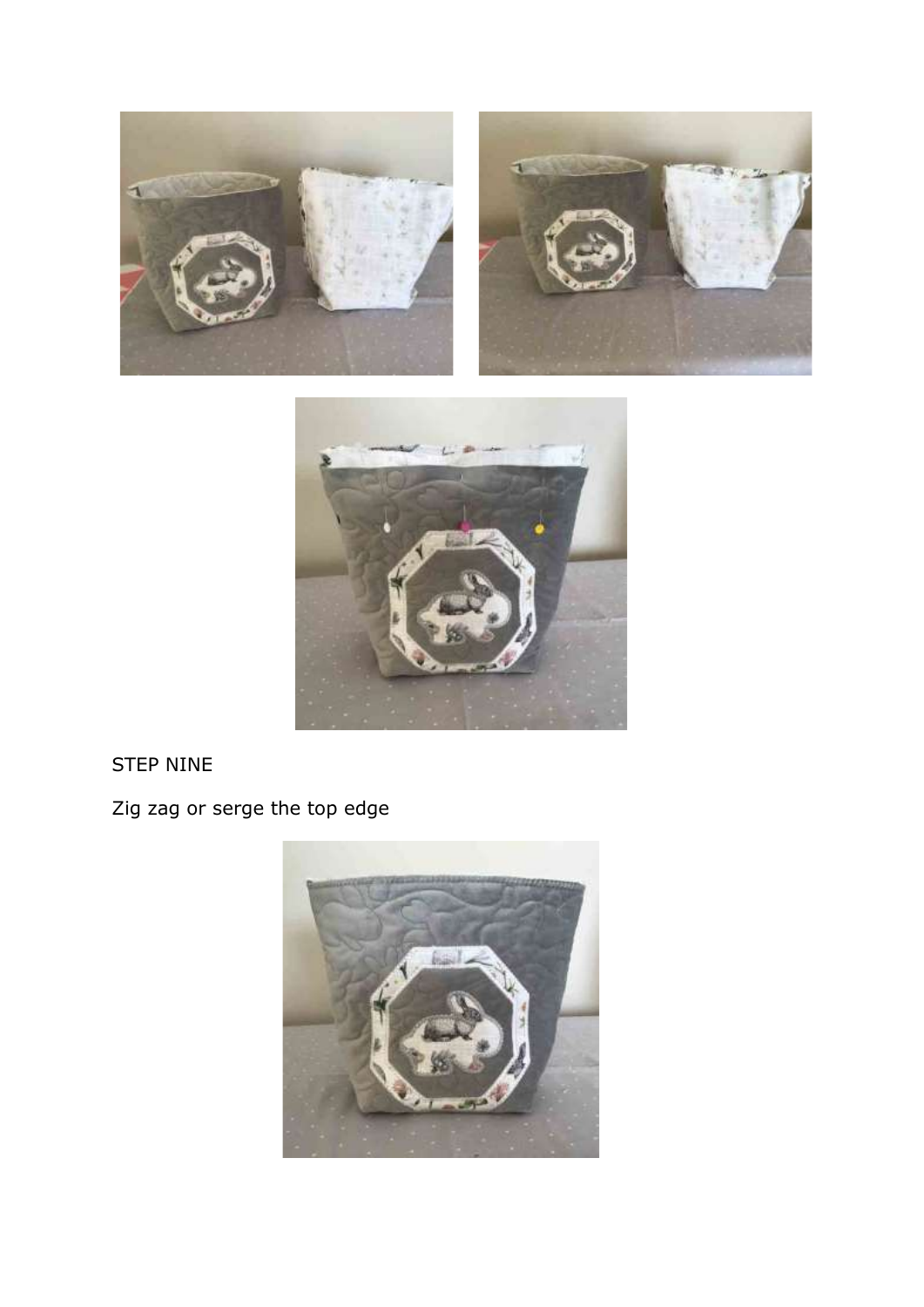### STEP TEN

Cut two pieces of fabric the width of your original panels for the top band. I did 5" high for my sample but can easily do it deeper.



# STEP ELEVEN

Join the side seams then fold in half with wrong sides together.

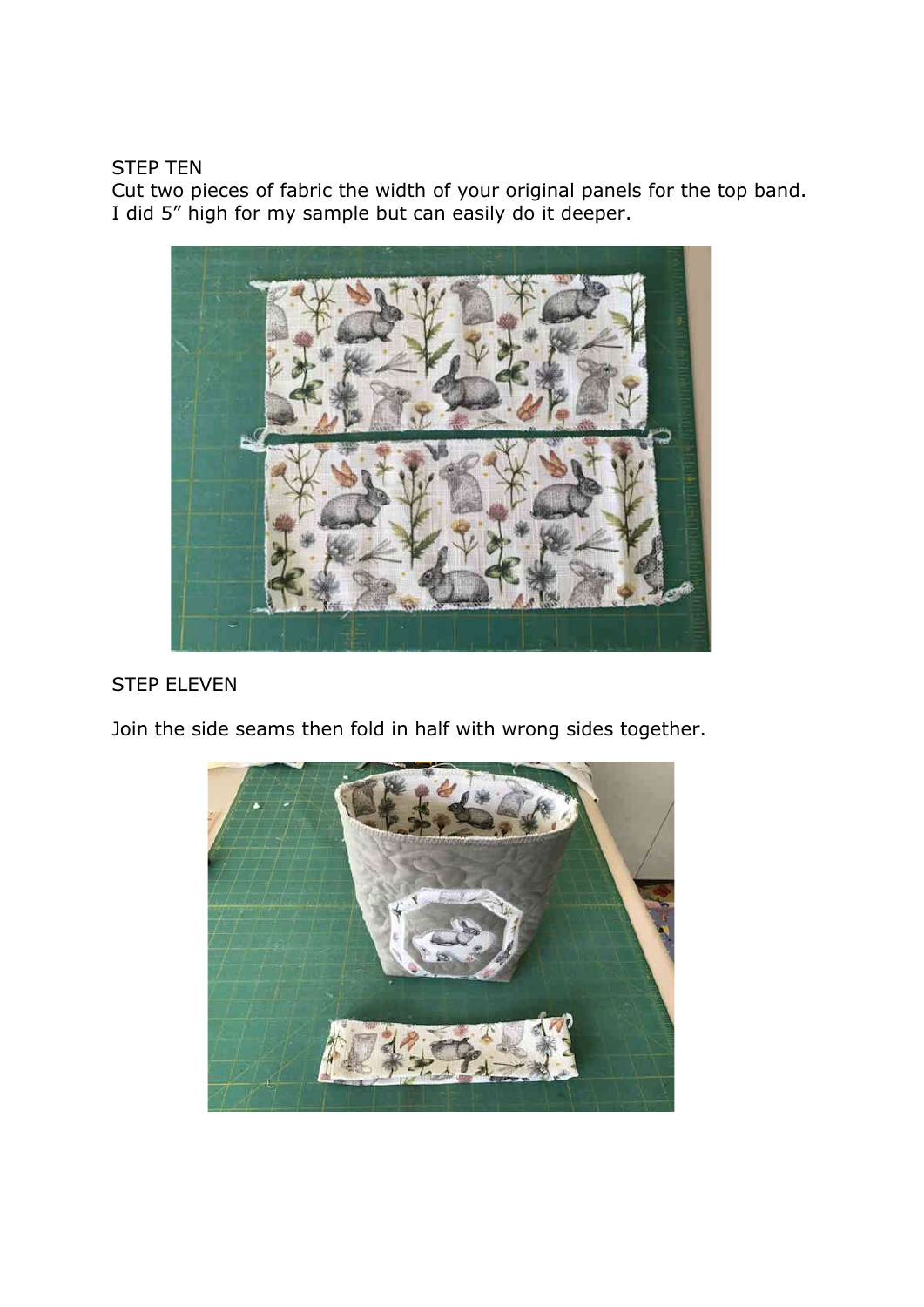### STEP TWELVE

Pin on the inside of the basket top. If you have used a directional fabric make sure it is up the right way for when you turn it over. Stitch then turn over.





### OPTIONAL HANDLE

I have used a piece of foam bag wadding cut @ 1.5" x required length.

Cut a piece of fabric same length and 4" wide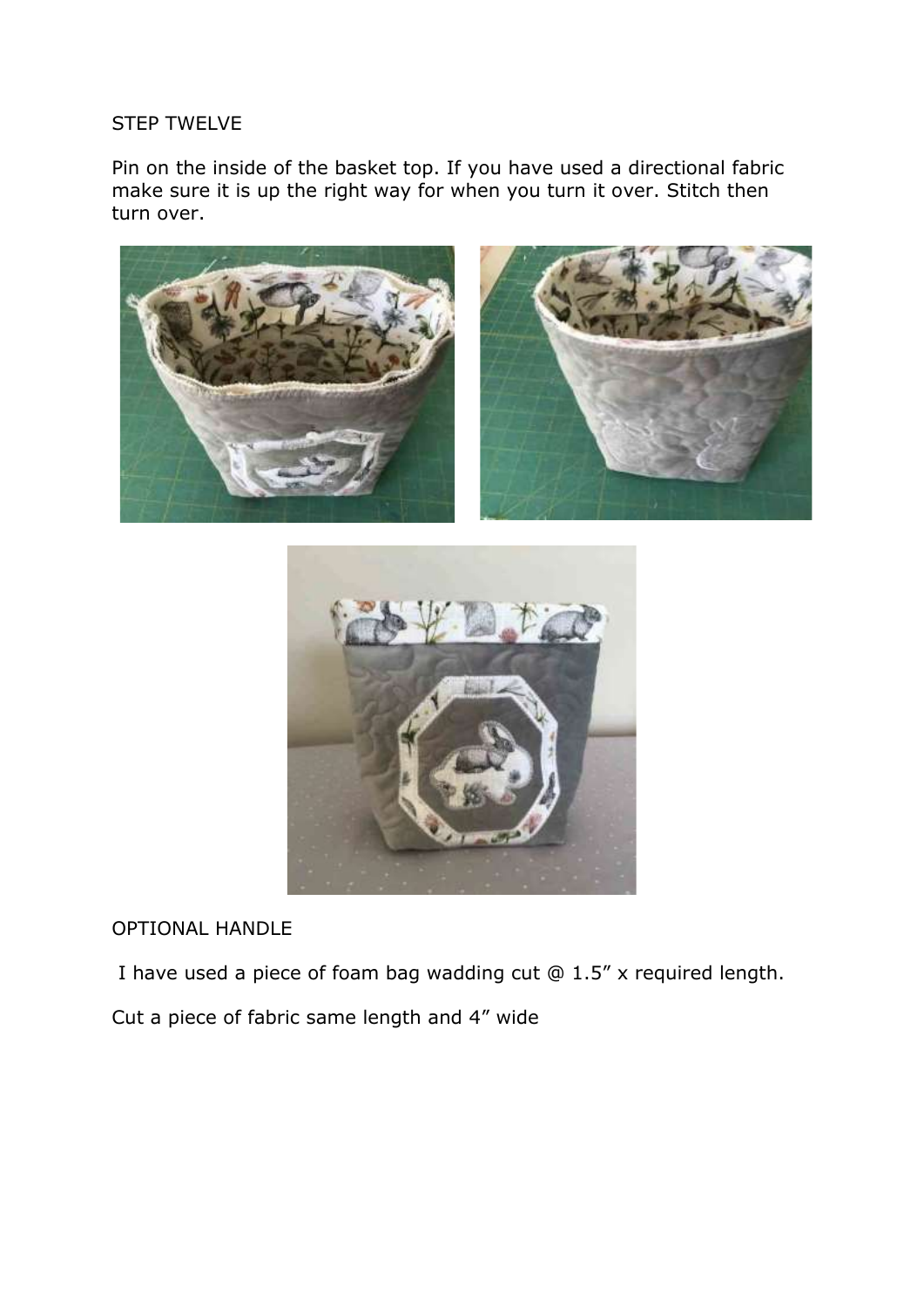

Either overlock/serge the edges or turn over and narrow hem one long edge.

.



Lay the foam or batting down the centre. Good to spray some temporary glue along it then bring the fabric in from both sides. Stitch down the centre. Add 2 more rows of stitching towards the edge.

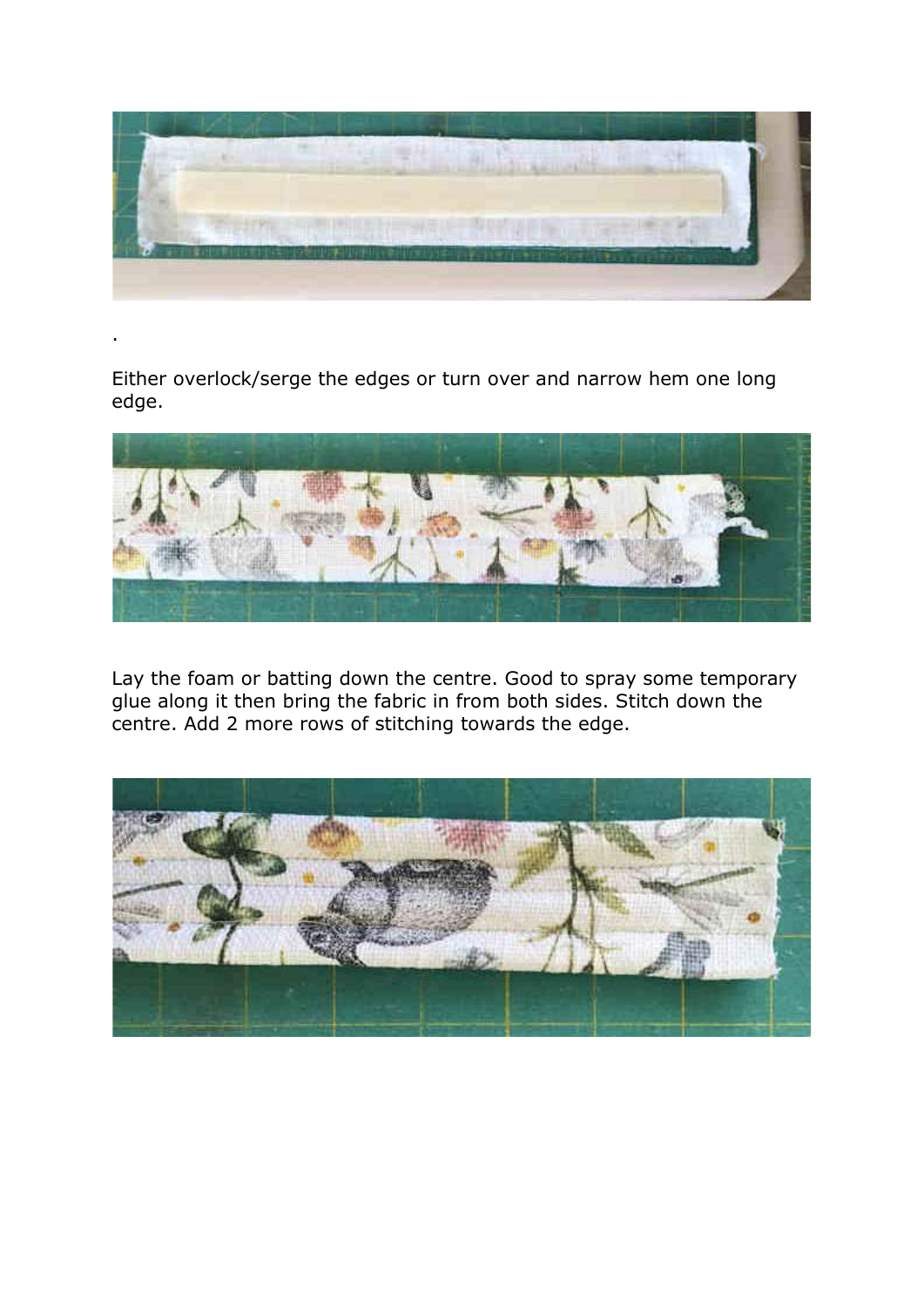

Attach handles to the inside of the bag as pictured.



# VARIATIONS

Make a taller top, and incorporate the fold down in the body of the bag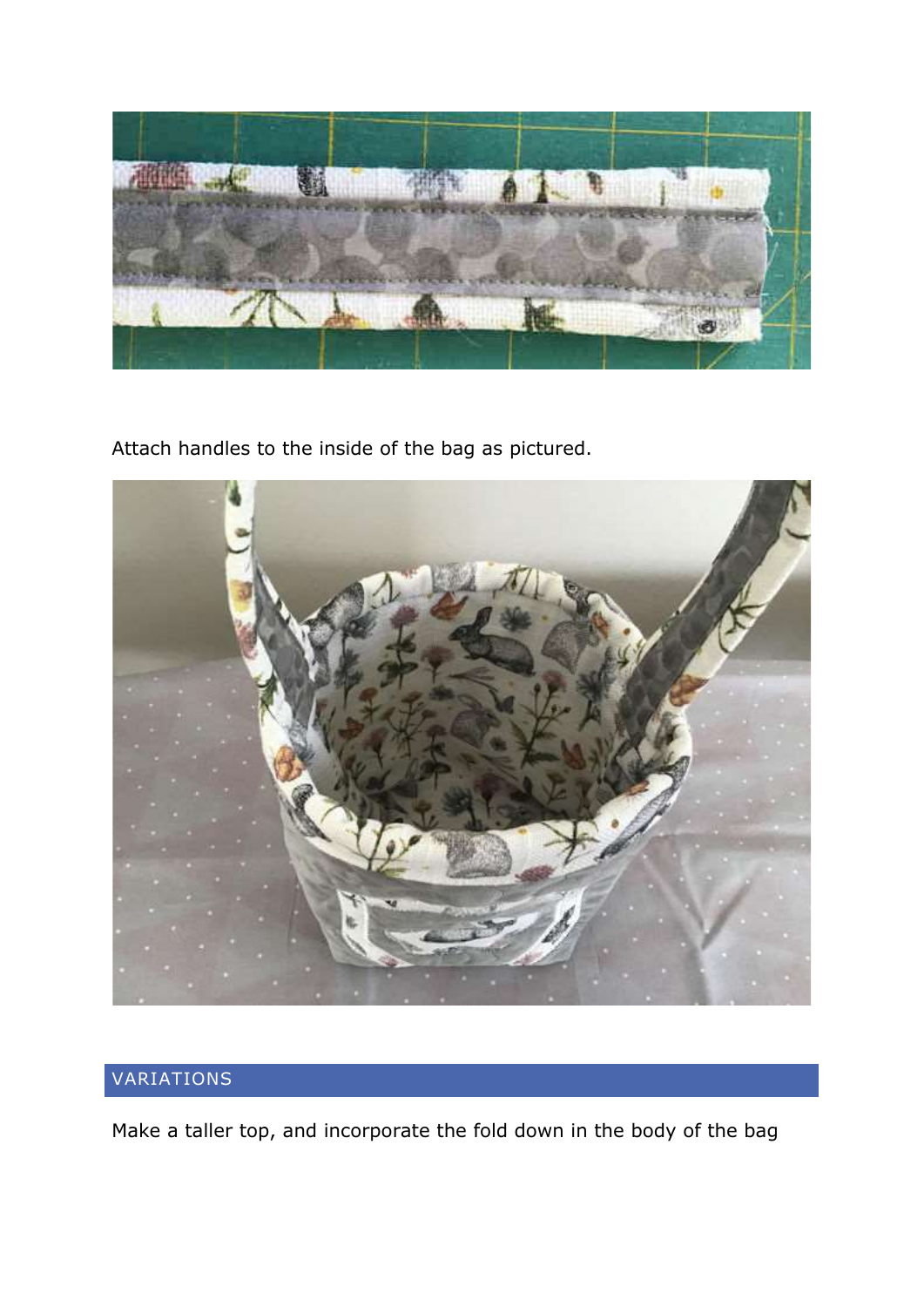When you stitch the sides of your lining, Leave a gap along the side, so you can turn the bag



As before, even up the top edge and stitch along the top



Turn to right side, and top stitch as pictured.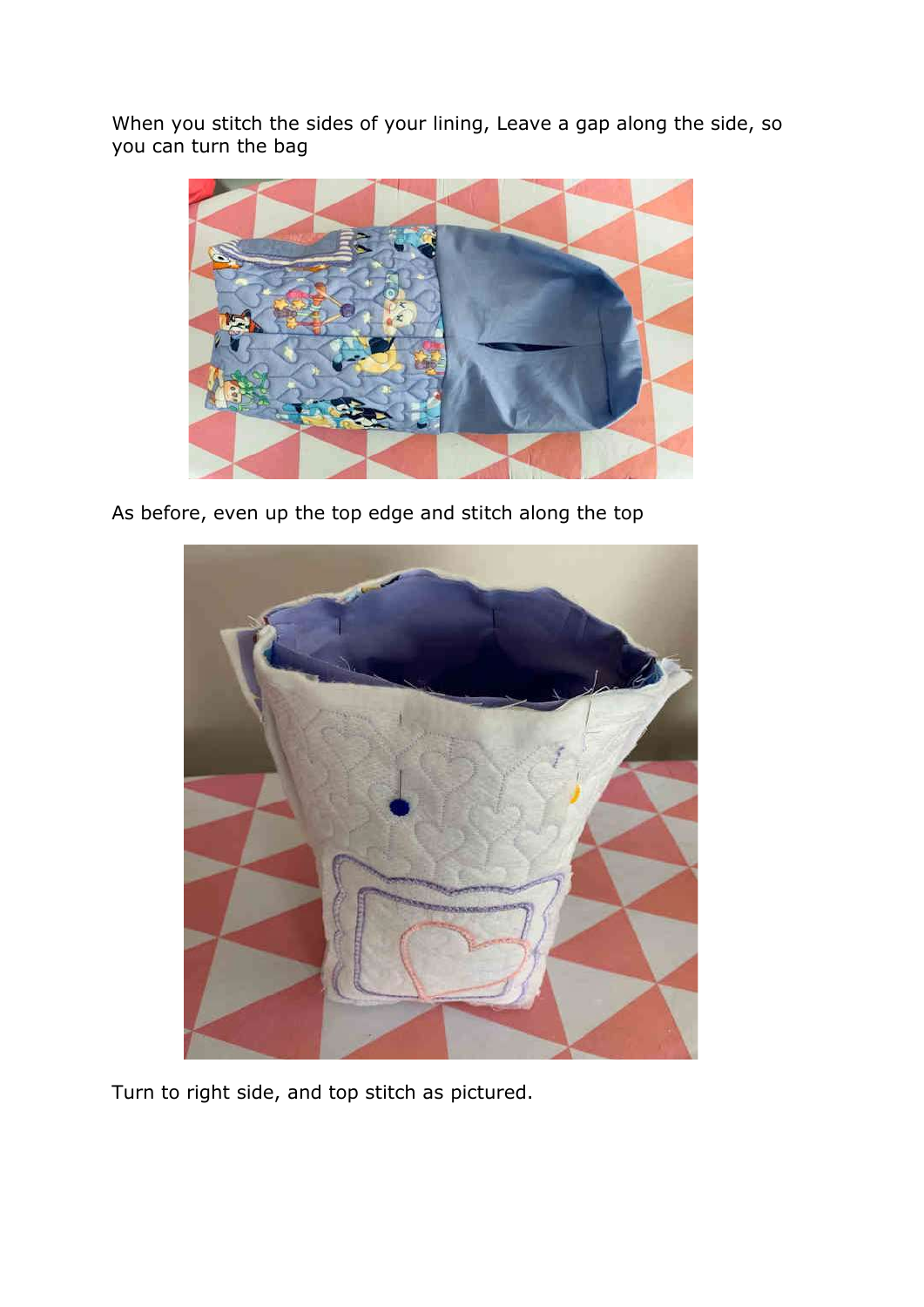

# Fold down the top edge

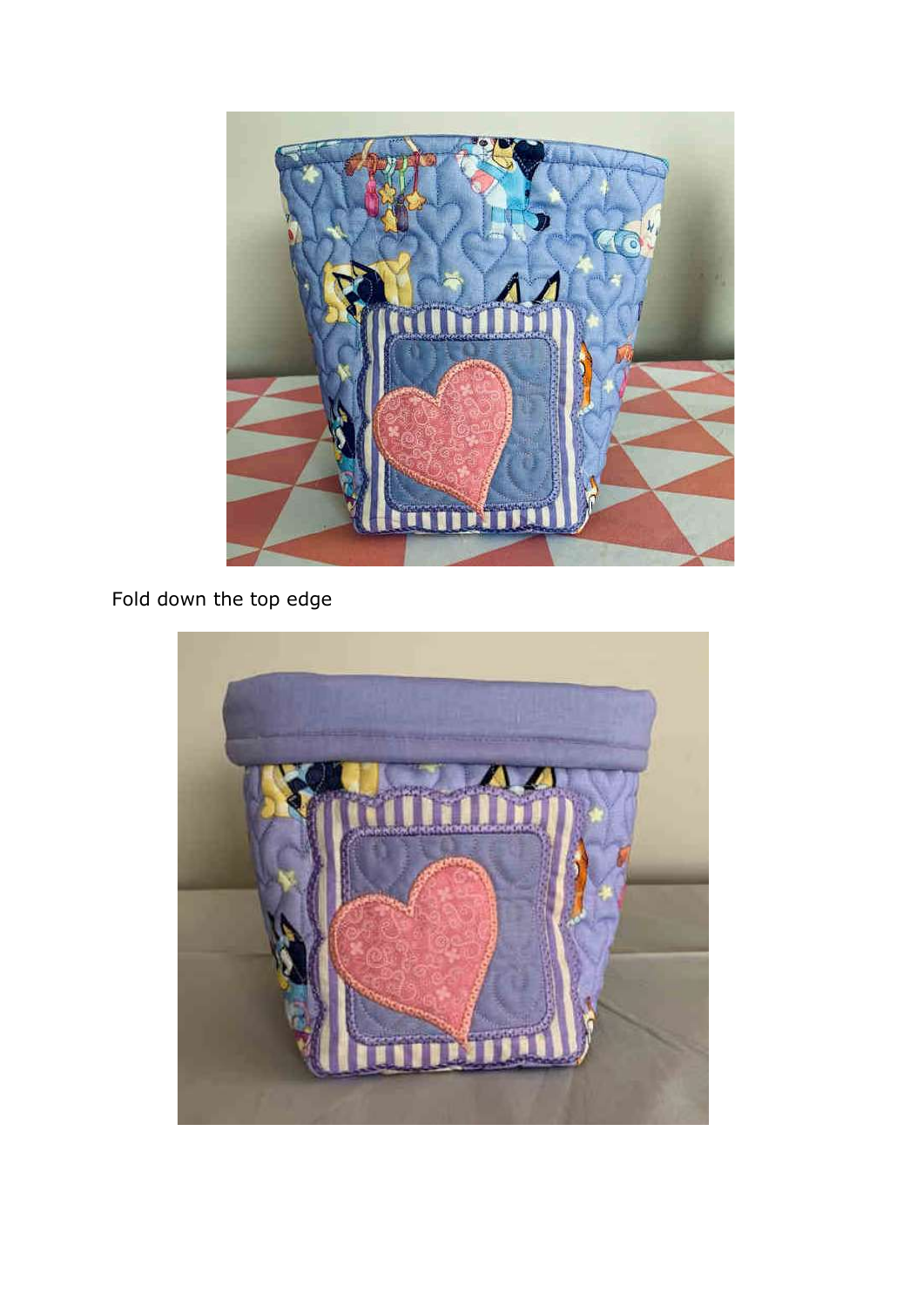# BOUND EDGE

If your fabric is thick (or you prefer the look) you can do as Darina did for this sample

- Overlock the top edge
- Add a piece of binding
- Fold over and secure by top stitching on the front



This is such a cute and easy project that you could use any design or fabric to make.

I cannot wait to see what you come up with!!